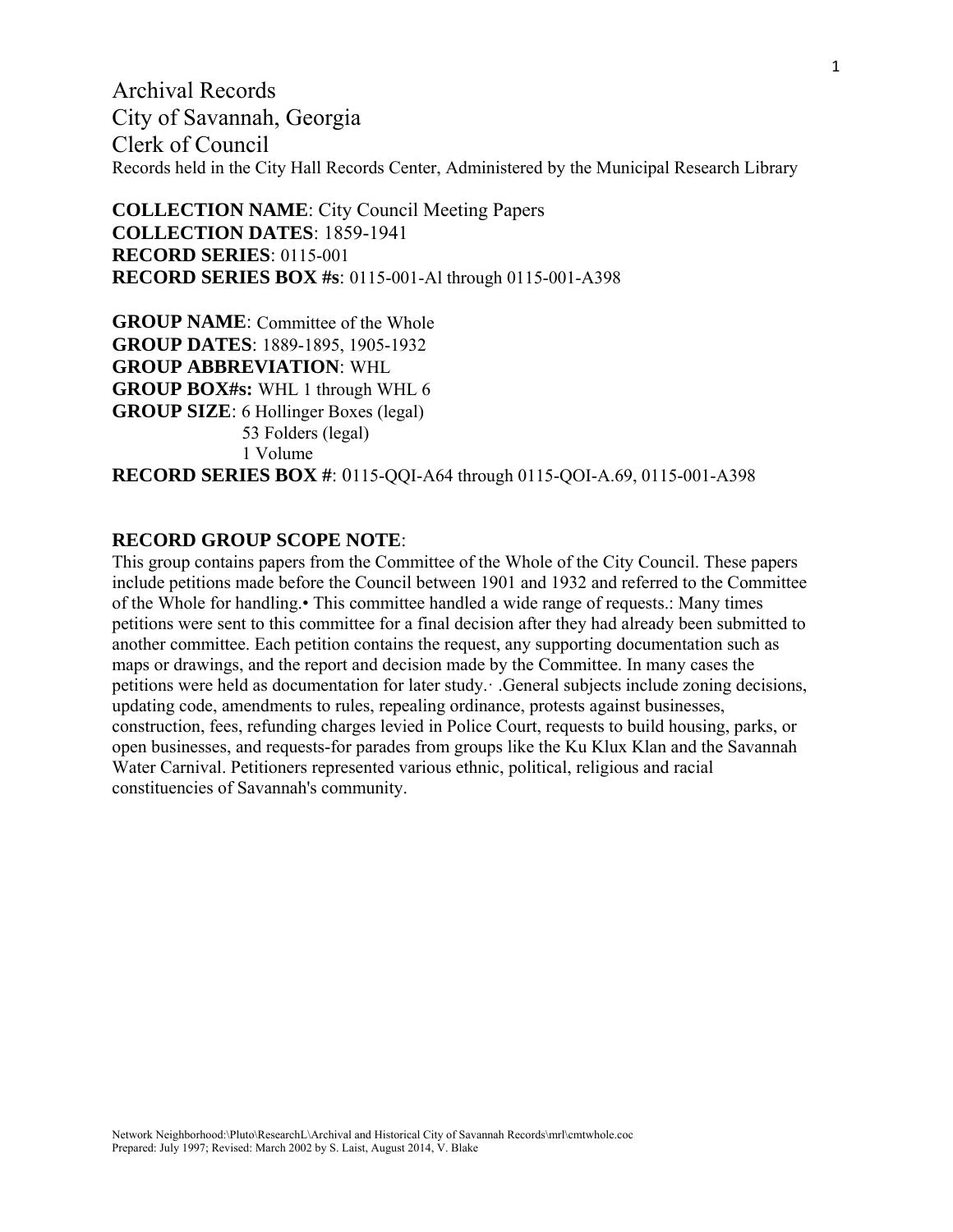Archival Records City of Savannah, Georgia Clerk of Council Records held in the City Hall Records Center, Administered by the Municipal Research Library

City Council Meeting Papers (0115-001), 1859-1941 Committee of the Whole Papers (WHL), 1905-1932

#### **INVENTORY:**

**BOX # WHL 1** [0115-001-A64] Folder IX: Petitions, 1901-1902 Folder 1: Petitions, 1905. Folder 2: Petitions, 1910. Folder 3: Petitions, 1911. Folder.4: Petitions, 1911. Folder 5: Petitions, 1911. Folder 6: Petitions, 1912.. 'Folder 7: Petitions; 1912. Folder 8: Petitions, 1912. Folder 9: Petitions, 1912.

#### **BOX # WHL2** [0115-001-A65] Folder 10: Petitions, 1913. Folder 11: Petitions, 1915. Folder 12: Petitions, 1916.

Folder 13: Petitions, 1916. Folder 14: Petitions, 1916. Folder 15: Petitions, 1916. Folder 16: Petitions, 1916. Folder 17: Petitions, 1917. Folder 18: Petitions, 1917. Folder 19: Petitions, 1917. Folder 20: Petitions, 1917.

#### **BOX#WHL3** [0115-001-A66]

Folder 21: Petitions, 1918. Folder 22: Petitions, 1918. Folder 23: Petitions, 1919. Folder 24: Petitions, 1919. Folder 25: Petitions, 1919. Folder 26: Petitions, 1920. Folder 27: Petitions, 1920. Folder 28: Petitions, 1920. Folder .29: Petitions, 1921. Folder 30: Petitions, 1921.